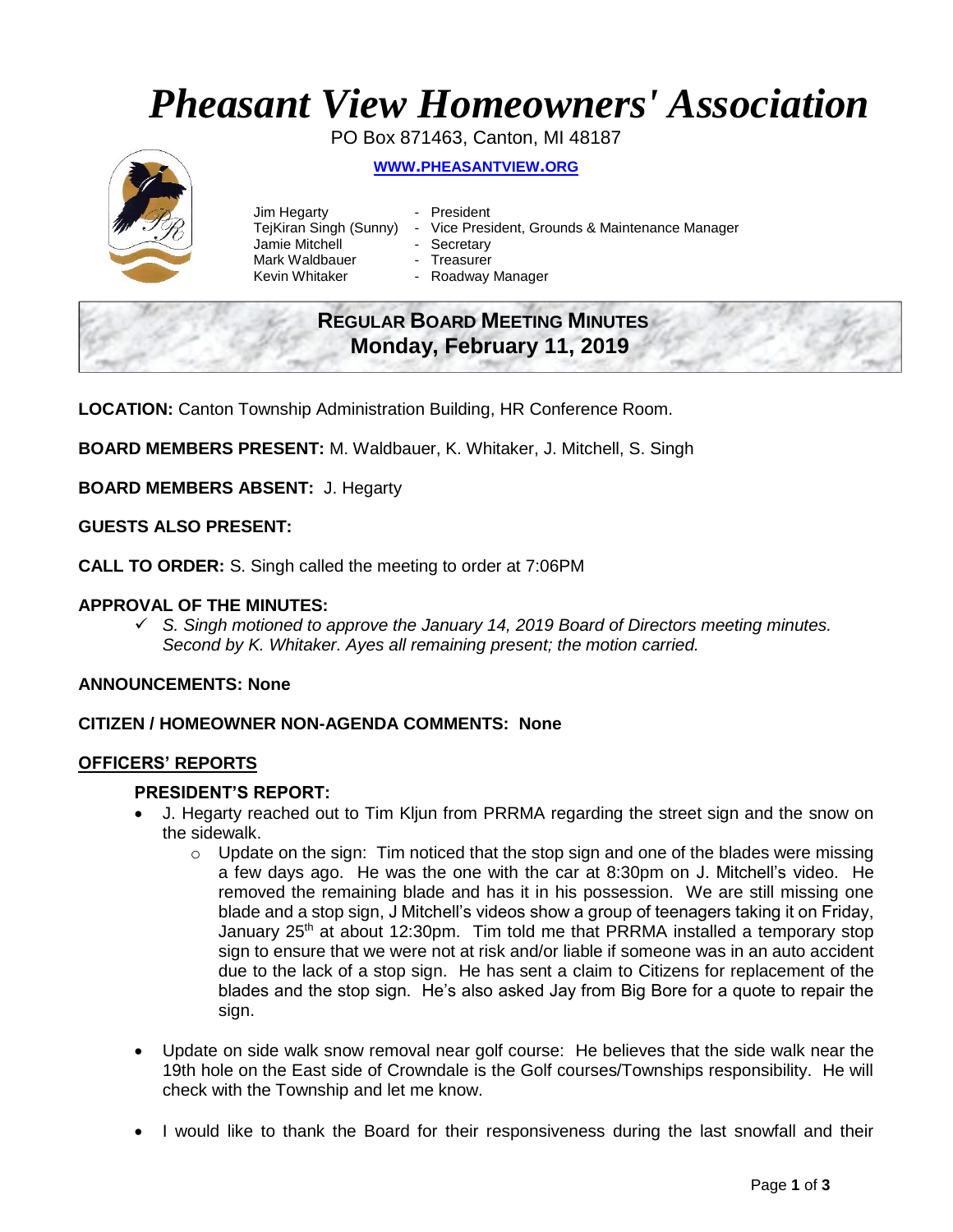willingness to work the issue with our contractor. The Facebook posts were responded to in a timely manner and I believe most of our residents appreciated the frequent updates and responsiveness from the Board.

✓ *M. Waldbauer motioned to approve Presidents Report as submitted via email. Second by S. Singh. Ayes all present; the motion carried.* 

## **VICE PRESIDENT'S REPORT:**

- S. Singh has begun looking into the idea of a video surveillance system for the neighborhood but has not had much success as of now. S. Singh is passionate about this concept and will continue to look into the project.
	- ✓ *M. Waldbauer motioned to approve Vice Presidents Report. Second by K. Whitaker. Ayes all present; the motion carried.*

## **SECRETARY'S REPORT:**

No report

## **TREASURER'S REPORT:**

- Annual assessments are due March  $1<sup>st</sup>$  and are officially late on March  $31<sup>st</sup>$ .
- 48 homeowners have paid as of Monday, February 11th.
- $\bullet$  M. Waldbauer will post on FB a reminder and do a mail chimp reminder after the 20<sup>th</sup>.
	- ✓ *S. Singh motioned to approve Treasurer's report. Second by K. Whitaker. Ayes all present; the motion carried.*

## **DIRECTOR and COMMITTEE REPORTS**

## **ROADWAY MANAGER'S REPORT**:

- PRRMA meeting postponed February 27, 2019.
	- K. Whitaker will request for updates on our sign and monument light which is still broken.
	- K. Whitaker has talked with PRRMA already about the snow removal along the golf course behind the 19<sup>th</sup> green at the south entrance to ensure it is cleared for snow fall from here on out.
	- Subdivision Sidewalks: M. Waldbauer recommended that the Roadway Managers please perform the evaluation. In his opinion, many slabs were replaced that did not lessen trip hazards. Many tilted and shifting slabs remain after the project was completed.
	- M. Waldbauer asked that K. Whitaker ask that PRRMA decide if they are going to continue with the website and report back so that he can let J. Waldbauer.
- This year we contracted with Scenic Landscaping LLC in October. Due to an accident and causing severe equipment damage in January, they have been unable to push snow. K. Whitaker insisted that our contract be serviced whereby a sub-contractor (Seasonal Landscape Maintenance LLC) has been performing snow removal duties. Their last-minute contracting has caused concern for the Board and residents as the work has not met expectations. K. Whitaker spoke with Scenic today to ensure that we are covered for snow removal from 2-11 and beyond.
- M. Waldbauer mentioned the rocks at the entrance boulevards, have been pushed into the grass, and will need to be removed before grass cutting. K. Whitaker has decided that he will take care of those rocks when the snow clears.
- K. Whitaker will start looking for a new snow removal company in early August for the 2019/2020 winter season.

## **ARCHITECTURAL REVIEW COMMITTEE (ARC):**

• No requests this month.

#### **SUBDIVISION COMMUNICATION COORDINATOR'S REPORT:**